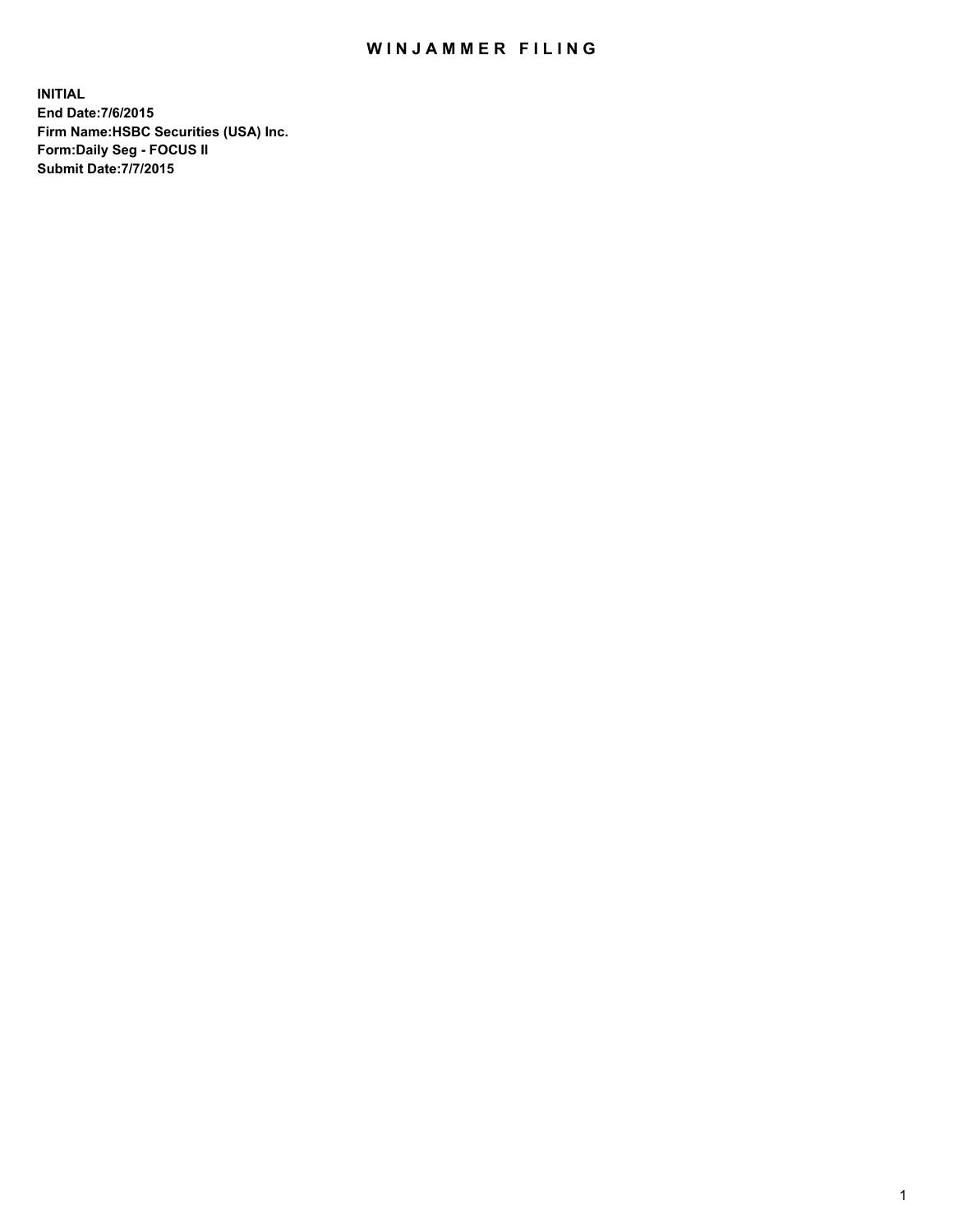## **INITIAL End Date:7/6/2015 Firm Name:HSBC Securities (USA) Inc. Form:Daily Seg - FOCUS II Submit Date:7/7/2015 Daily Segregation - Cover Page**

| Name of Company<br><b>Contact Name</b><br><b>Contact Phone Number</b><br><b>Contact Email Address</b>                                                                                                                                                                                                                         | <b>HSBC Securities (USA) Inc.</b><br><b>Steven Richardson</b><br>212-525-6445<br>steven.richardson@us.hsbc.com |
|-------------------------------------------------------------------------------------------------------------------------------------------------------------------------------------------------------------------------------------------------------------------------------------------------------------------------------|----------------------------------------------------------------------------------------------------------------|
| FCM's Customer Segregated Funds Residual Interest Target (choose one):<br>a. Minimum dollar amount: ; or<br>b. Minimum percentage of customer segregated funds required:%; or<br>c. Dollar amount range between: and; or<br>d. Percentage range of customer segregated funds required between:% and%.                         | 50,000,000<br>00<br>0 <sub>0</sub>                                                                             |
| FCM's Customer Secured Amount Funds Residual Interest Target (choose one):<br>a. Minimum dollar amount: ; or<br>b. Minimum percentage of customer secured funds required:%; or<br>c. Dollar amount range between: and; or<br>d. Percentage range of customer secured funds required between:% and%.                           | 10,000,000<br>0 <sub>0</sub><br>00                                                                             |
| FCM's Cleared Swaps Customer Collateral Residual Interest Target (choose one):<br>a. Minimum dollar amount: ; or<br>b. Minimum percentage of cleared swaps customer collateral required:%; or<br>c. Dollar amount range between: and; or<br>d. Percentage range of cleared swaps customer collateral required between:% and%. | 70,000,000<br><u>00</u><br><u>00</u>                                                                           |

Attach supporting documents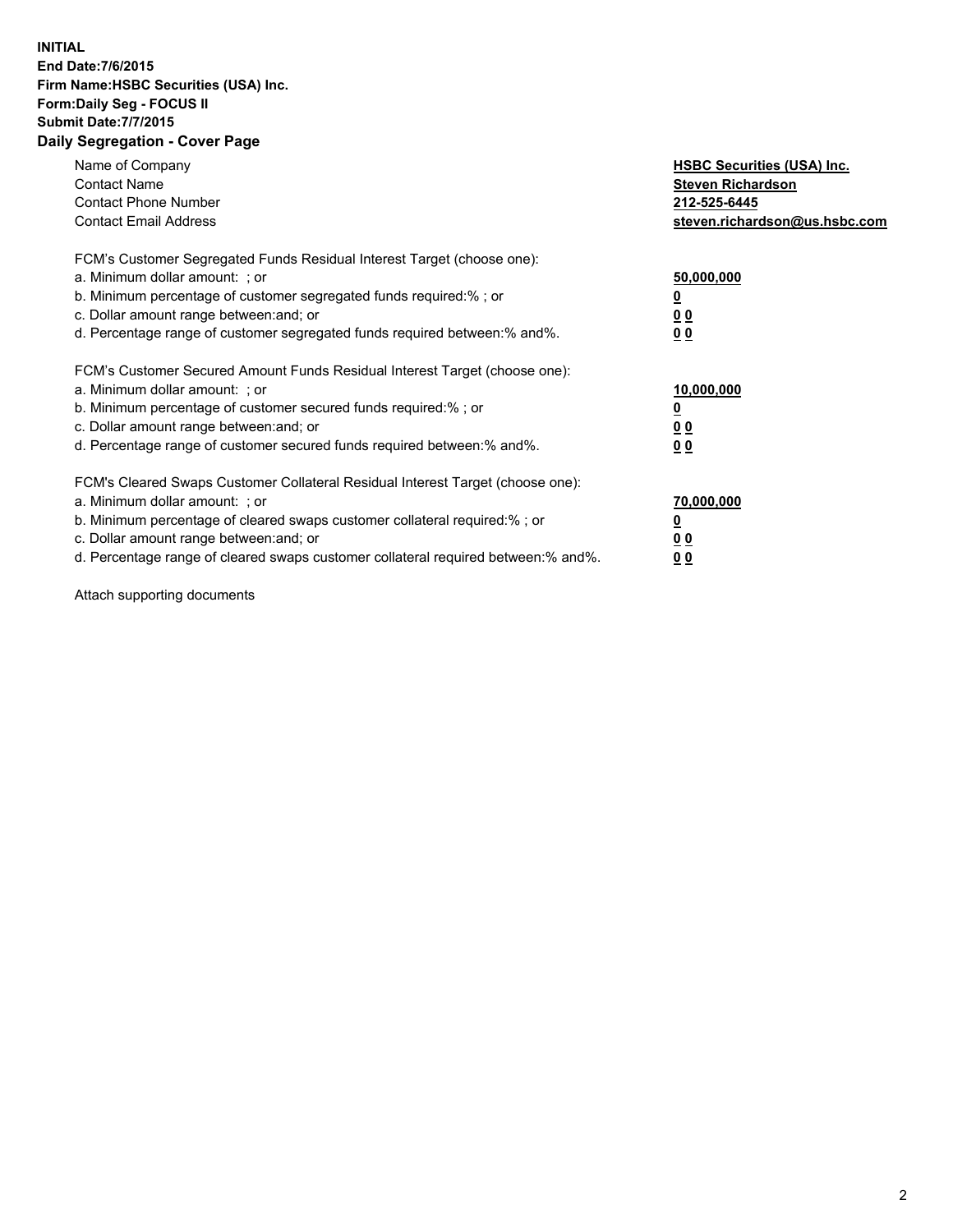**INITIAL End Date:7/6/2015 Firm Name:HSBC Securities (USA) Inc. Form:Daily Seg - FOCUS II Submit Date:7/7/2015 Daily Segregation - Secured Amounts** Foreign Futures and Foreign Options Secured Amounts Amount required to be set aside pursuant to law, rule or regulation of a foreign government or a rule of a self-regulatory organization authorized thereunder **0** [7305] 1. Net ledger balance - Foreign Futures and Foreign Option Trading - All Customers A. Cash **64,789,004** [7315] B. Securities (at market) **38,652,997** [7317] 2. Net unrealized profit (loss) in open futures contracts traded on a foreign board of trade **-4,897,458** [7325] 3. Exchange traded options a. Market value of open option contracts purchased on a foreign board of trade **0** [7335] b. Market value of open contracts granted (sold) on a foreign board of trade **0** [7337] 4. Net equity (deficit) (add lines 1. 2. and 3.) **98,544,543** [7345] 5. Account liquidating to a deficit and account with a debit balances - gross amount **2,572,559** [7351] Less: amount offset by customer owned securities **-2,456,006** [7352] **116,553** [7354] 6. Amount required to be set aside as the secured amount - Net Liquidating Equity Method (add lines 4 and 5) **98,661,096** [7355] 7. Greater of amount required to be set aside pursuant to foreign jurisdiction (above) or line 6. **98,661,095** [7360] FUNDS DEPOSITED IN SEPARATE REGULATION 30.7 ACCOUNTS 1. Cash in banks A. Banks located in the United States **31,577,620** [7500] B. Other banks qualified under Regulation 30.7 **0** [7520] **31,577,620** [7530] 2. Securities A. In safekeeping with banks located in the United States **38,652,997** [7540] B. In safekeeping with other banks qualified under Regulation 30.7 **0** [7560] **38,652,997** [7570] 3. Equities with registered futures commission merchants A. Cash **0** [7580] B. Securities **0** [7590] C. Unrealized gain (loss) on open futures contracts **0** [7600] D. Value of long option contracts **0** [7610] E. Value of short option contracts **0** [7615] **0** [7620] 4. Amounts held by clearing organizations of foreign boards of trade A. Cash **0** [7640] B. Securities **0** [7650] C. Amount due to (from) clearing organization - daily variation **0** [7660] D. Value of long option contracts **0** [7670] E. Value of short option contracts **0** [7675] **0** [7680] 5. Amounts held by members of foreign boards of trade A. Cash **70,831,347** [7700] B. Securities **0** [7710] C. Unrealized gain (loss) on open futures contracts **-4,897,458** [7720] D. Value of long option contracts **0** [7730] E. Value of short option contracts **0** [7735] **65,933,889** [7740] 6. Amounts with other depositories designated by a foreign board of trade **0** [7760] 7. Segregated funds on hand **0** [7765] 8. Total funds in separate section 30.7 accounts **136,164,506** [7770] 9. Excess (deficiency) Set Aside for Secured Amount (subtract line 7 Secured Statement Page 1 from Line 8) **37,503,411** [7380] 10. Management Target Amount for Excess funds in separate section 30.7 accounts **10,000,000** [7780] 11. Excess (deficiency) funds in separate 30.7 accounts over (under) Management Target **27,503,411** [7785]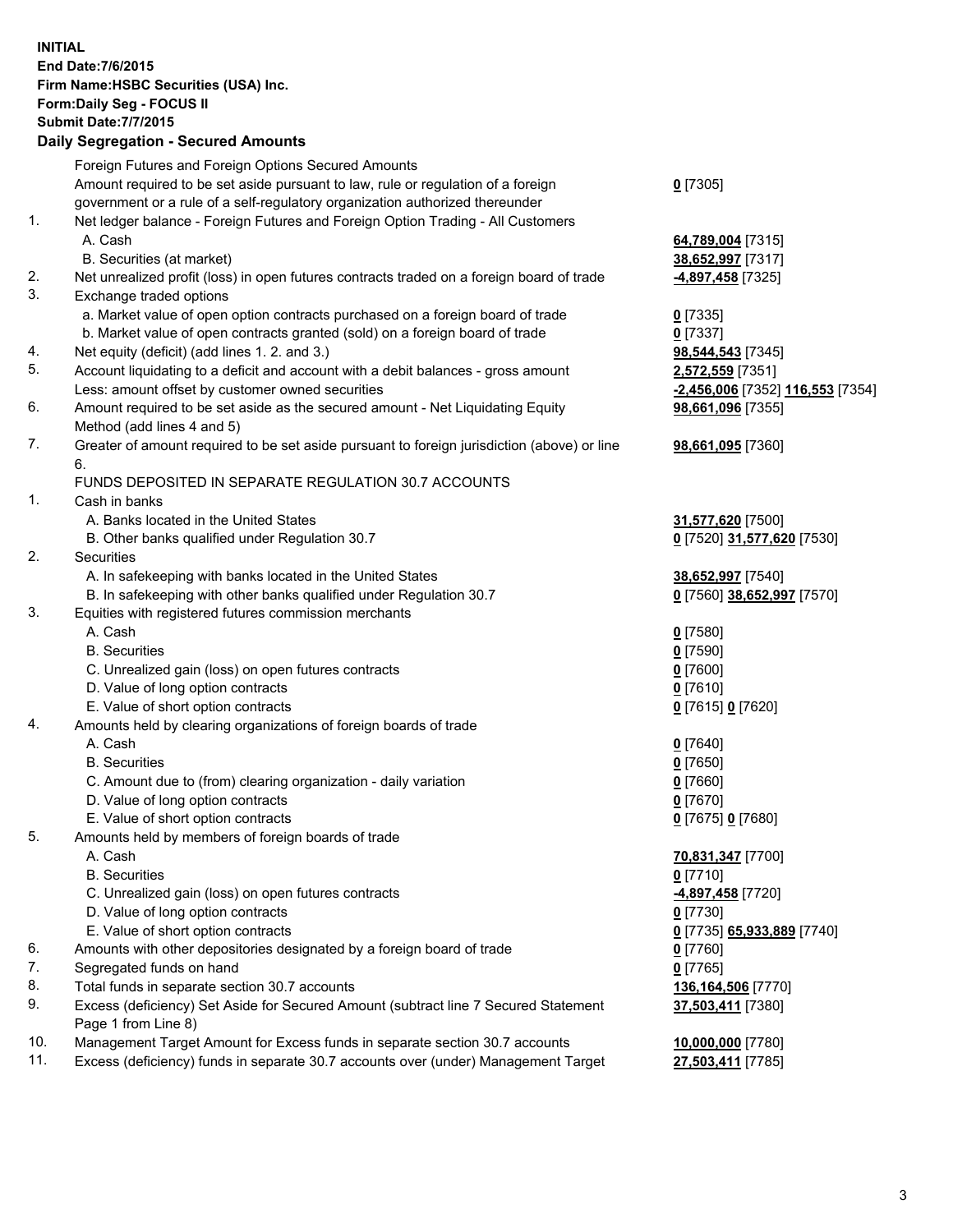| <b>INITIAL</b>               | End Date: 7/6/2015<br>Firm Name: HSBC Securities (USA) Inc.<br>Form: Daily Seg - FOCUS II      |                           |  |  |  |
|------------------------------|------------------------------------------------------------------------------------------------|---------------------------|--|--|--|
| <b>Submit Date: 7/7/2015</b> |                                                                                                |                           |  |  |  |
|                              | Daily Segregation - Segregation Statement                                                      |                           |  |  |  |
|                              | SEGREGATION REQUIREMENTS(Section 4d(2) of the CEAct)                                           |                           |  |  |  |
| 1.                           | Net ledger balance                                                                             |                           |  |  |  |
|                              | A. Cash                                                                                        | 290,294,634 [7010]        |  |  |  |
|                              | B. Securities (at market)                                                                      | 676,436,138 [7020]        |  |  |  |
| 2.                           | Net unrealized profit (loss) in open futures contracts traded on a contract market             | -61,315,734 [7030]        |  |  |  |
| 3.                           | Exchange traded options                                                                        |                           |  |  |  |
|                              | A. Add market value of open option contracts purchased on a contract market                    | 113,361,120 [7032]        |  |  |  |
|                              | B. Deduct market value of open option contracts granted (sold) on a contract market            | -5,170,415 [7033]         |  |  |  |
| 4.                           | Net equity (deficit) (add lines 1, 2 and 3)                                                    | 1,013,605,743 [7040]      |  |  |  |
| 5.                           | Accounts liquidating to a deficit and accounts with                                            |                           |  |  |  |
|                              | debit balances - gross amount                                                                  | 4,358,273 [7045]          |  |  |  |
|                              | Less: amount offset by customer securities                                                     | 4,358,272 [7047] 1 [7050] |  |  |  |
| 6.                           | Amount required to be segregated (add lines 4 and 5)                                           | 1,013,605,744 [7060]      |  |  |  |
|                              | FUNDS IN SEGREGATED ACCOUNTS                                                                   |                           |  |  |  |
| 7.                           | Deposited in segregated funds bank accounts                                                    |                           |  |  |  |
|                              | A. Cash                                                                                        | 5,837,014 [7070]          |  |  |  |
|                              | B. Securities representing investments of customers' funds (at market)                         | $0$ [7080]                |  |  |  |
|                              | C. Securities held for particular customers or option customers in lieu of cash (at<br>market) | 76,761,980 [7090]         |  |  |  |
| 8.                           | Margins on deposit with derivatives clearing organizations of contract markets                 |                           |  |  |  |
|                              | A. Cash                                                                                        | 77,492,555 [7100]         |  |  |  |
|                              | B. Securities representing investments of customers' funds (at market)                         | 199,530,000 [7110]        |  |  |  |
|                              | C. Securities held for particular customers or option customers in lieu of cash (at<br>market) | 599,674,158 [7120]        |  |  |  |
| 9.                           | Net settlement from (to) derivatives clearing organizations of contract markets                | 4,166,410 [7130]          |  |  |  |
| 10.                          | Exchange traded options                                                                        |                           |  |  |  |
|                              | A. Value of open long option contracts                                                         | 113,361,120 [7132]        |  |  |  |
|                              | B. Value of open short option contracts                                                        | -5,170,415 [7133]         |  |  |  |
| 11.                          | Net equities with other FCMs                                                                   |                           |  |  |  |
|                              | A. Net liquidating equity                                                                      | 44,543,336 [7140]         |  |  |  |
|                              | B. Securities representing investments of customers' funds (at market)                         | 0 [7160]                  |  |  |  |
|                              | C. Securities held for particular customers or option customers in lieu of cash (at            | $0$ [7170]                |  |  |  |
|                              | market)                                                                                        |                           |  |  |  |
| 12.                          | Segregated funds on hand                                                                       | $0$ [7150]                |  |  |  |
| 13.                          | Total amount in segregation (add lines 7 through 12)                                           | 1,116,196,158 [7180]      |  |  |  |
| 14.                          | Excess (deficiency) funds in segregation (subtract line 6 from line 13)                        | 102,590,414 [7190]        |  |  |  |
| 15.                          | Management Target Amount for Excess funds in segregation                                       | 50,000,000 [7194]         |  |  |  |

16. Excess (deficiency) funds in segregation over (under) Management Target Amount Excess

**52,590,414** [7198]